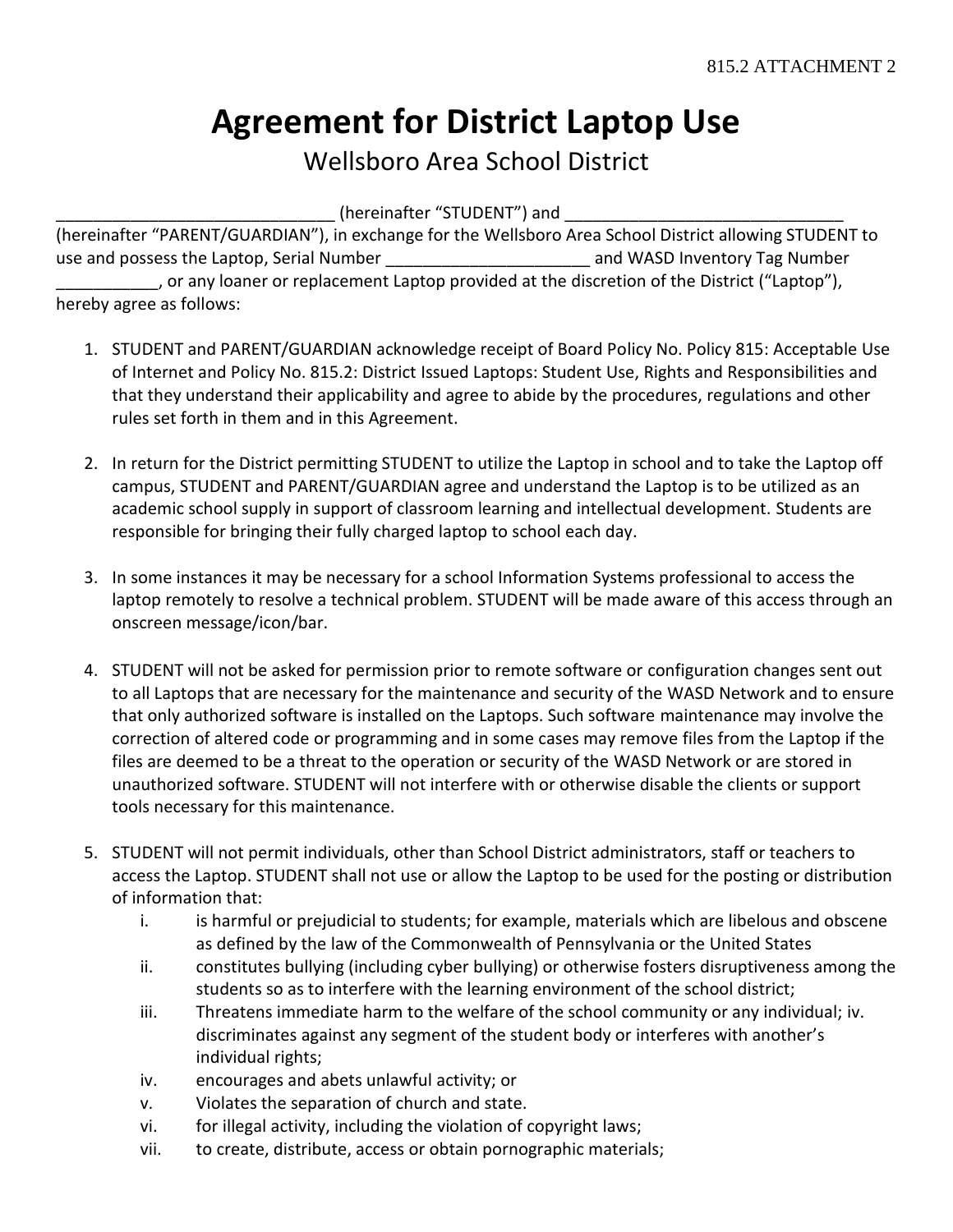- viii. to intentionally cause damage to hardware, software or data;
- ix. to gain or attempt to gain access to restricted material or systems;
- x. for gambling;
- xi. for non-school related purposes on more than an incidental basis; and/or
- xii. to otherwise violate school rules
- 6. STUDENT and PARENT/GUARDIAN understand and agree that (a) the Laptop is at all times the property of the District; and (b) STUDENT has no right to disable or modify any hardware installed on the Laptop.
- 7. STUDENT and PARENT/GUARDIAN understand and agree that the District is not responsible for fees and charges incurred via online merchants and services which have not received prior authorization by District staff. These charges include, but are not limited to, online music, gaming services, software subscriptions, and purchased goods and services.
- 8. STUDENT and PARENT/GUARDIAN understand and agree that the Laptop is deemed to be in the custody of STUDENT from the time STUDENT receives the Laptop until the time the Laptop is returned to the designated School representative. If the Laptop is lost, damaged or stolen, PARENT/GUARDIAN and STUDENT will immediately advise Wellsboro Area High School Administration of the incident and all relevant information. The PARENT/GUARDIAN and STUDENT signatures below constitute consent for the District to utilize Internet Protocol tracking until the Laptop is actually located by the District or until PARENT/GUARDIANS or STUDENT provide written notification that the Laptop is no longer missing.
- 9. STUDENT and PARENT/GUARDIAN understand and agree that they are not to attempt any repairs/services on the Laptop and that damaged Laptops must be returned to the Technology Office or School Help Desk for repair/service.
- 10. In the event that the Laptop is lost, damaged or stolen while in the custody of STUDENT, then STUDENT and PARENT/GUARDIAN agree that they are responsible to the School District for the cost to repair or replace the Laptop for any charges not covered by the District's/Laptop's insurance. STUDENT and PARENT/GUARDIAN understand and agree they are responsible for all accidental damages to district issued laptops. Wellsboro Area School District will arrange a loaner Laptop, as needed, during the repair period. STUDENT and PARENT/GUARDIAN understand and agree they will be accountable for all repair or replacement costs due to willful and intentional damage the Laptop and accessories.
- 11. STUDENT understands and agrees that at the end of the school year and upon request of an Administrator, STUDENT must return the Laptop to the School District in the same condition that the Laptop was originally provided to STUDENT, ordinary wear and tear excepted.
- 12. STUDENT and PARENT/GUARDIANS understand and consent that the District may look at or review STUDENT'S files stored on the Laptop under the following circumstances:
	- i. After the Laptop has been returned by STUDENT to the District:
	- ii. At the end of a school year; or
	- iii. Any other time STUDENT is required to permanently return the Laptop.
	- iv. If the District has a reasonable suspicion that STUDENT is violating District rules or policies, authorized District administrators may take custody of the Laptop and review STUDENT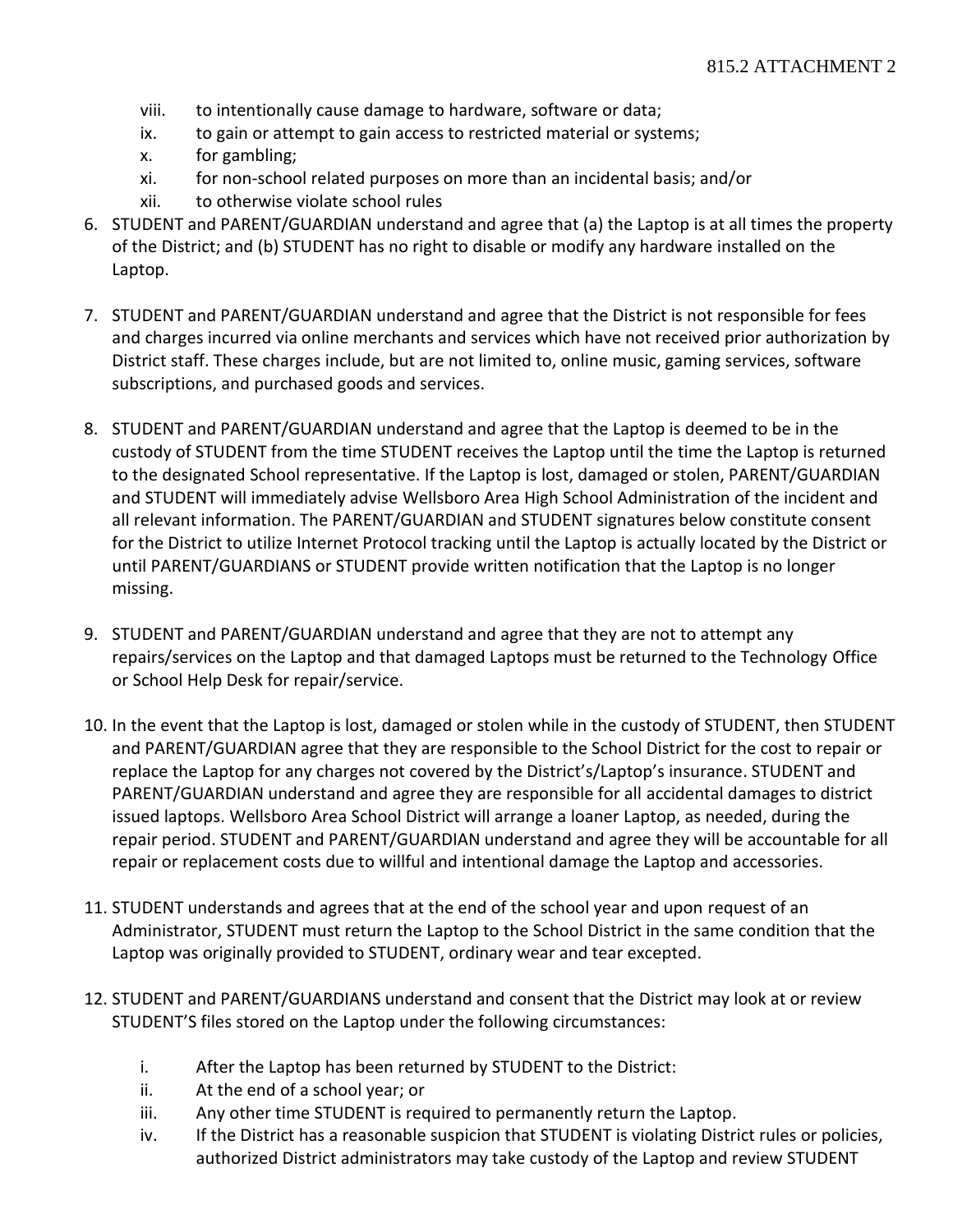files. "Reasonable suspicion" means reasonable grounds exists that the search will uncover evidence that the STUDENT violated the law or school rules or District policies. The scope of the search must be reasonably related to the violation which justified the search. Under no circumstances will a District employee access a Laptop remotely for the purpose of this subsection b.

- v. Teachers and other school personnel may provide assistance to STUDENT in locating or managing STUDENT'S files in the presence of and at the request of STUDENT.
- vi. As disclosed in the request for permission for remote access provided to STUDENT if STUDENT requests that a District Information Systems professional access STUDENT's Laptop remotely to resolve a technical problem.
- 13. STUDENT and PARENT/GUARDIAN understand and agree that if the School District determines that STUDENT failed to adequately care for the School District's computer or violates District rules or policies, then the School District may terminate STUDENT'S ability to use the computer outside of school or even STUDENT'S ability to use the computer at all. If the School District determines that STUDENT acted with intent to damage the School District's property, then, in addition to any other available remedies, the School District may refer the matter for appropriate civil, criminal and/or juvenile proceedings.
- 14. STUDENT and PARENT/GUARDIAN understand and agree the right to use and possess the Laptop will continue through the summer, except for a short period to allow the Technology Office to inspect, repair, update, and/or upgrade the Laptop. It is expected the STUDENT and PARENT/GUARDIAN will turn over the Laptop at the time and location requested by the Technology Office./
- 15. STUDENT and PARENT/GUARDIAN understand that the right to use and possess the laptop is a privilege and not a right. Students are expected to use their laptops in accordance with all School District rules, policies and procedures and any applicable state or federal laws. Failure to do so will result in one or more of the consequences listed below as determined by the staff and administration of the School District:
	- i. student conference
	- ii. parent conference
	- iii. revocation or suspension of use or access privileges including take home privileges
	- iv. any and all school disciplinary actions including, but not limited to detention, in school suspension, out of –school suspensions, and expulsion
	- v. civil and/or criminal liability under state or federal law